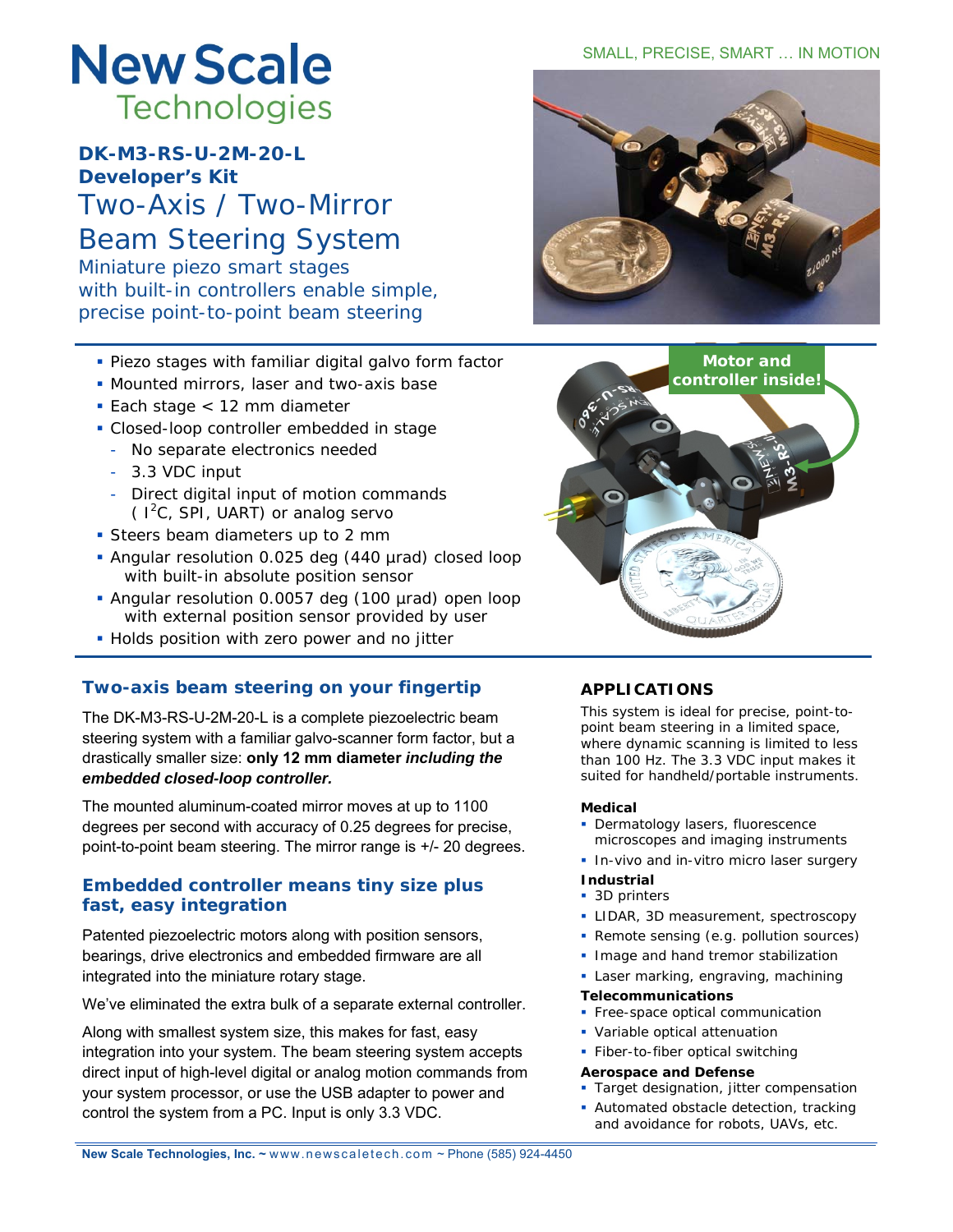# **The Developer's Kit**

The DK-M3-RS-U-2M-20-L Beam Steering System Developer's Kit includes two smart stages, mounted mirrors, a 650nm collimated laser, base, demo board, cables, USB adapter and software for system evaluation and development.

#### **Smart Stages with mounted mirrors, laser and base**

The standard aluminum-coated mirrors are pre-mounted on the M3-RS-U smart stages. The stages' built-in controllers accept direct digital and analog servo control via the FPC connector.



#### **Included accessories**

The Developer's Kit accessories include a demo board, cables, tools and software to aid in evaluation and system development. New Scale Pathway™ software for Windows provides an easy-to-use graphical interface to control the systems from a PC screen, or develop your own code using the intuitive scripting tool.



2 | **New Scale Technologies, Inc. ~** www.newscaletech.com ~ Phone (585) 924-4450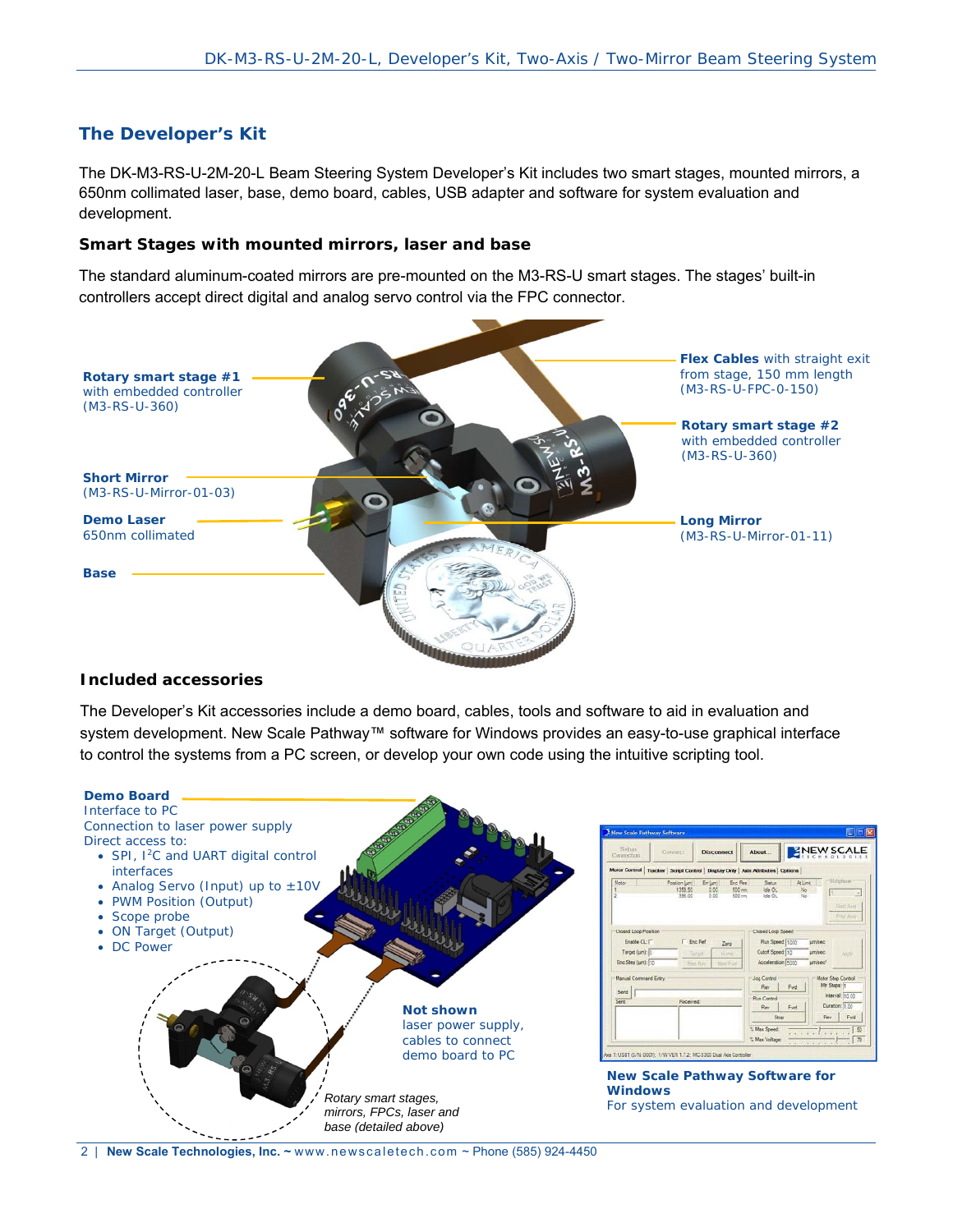# **Specifications – DK-M3-RS-U-2M-20-L Developer's Kit**

| M3-RS-U smart stage with standard 3-mm length<br>mounted mirror (short mirror)      |                                                                                 |  |
|-------------------------------------------------------------------------------------|---------------------------------------------------------------------------------|--|
| Beam Diameter (maximum)                                                             | $2 \text{ mm}$                                                                  |  |
| <b>Range of Motion</b>                                                              | +/- 20 deg                                                                      |  |
| Speed                                                                               | >1100 deg/sec                                                                   |  |
| <b>Acceleration</b>                                                                 | $>1,000,000$ deg/sec <sup>2</sup> *                                             |  |
| <b>Stall Torque (minimum)</b>                                                       | $0.04$ N-mm                                                                     |  |
| <b>Holding Torque (minimum)</b>                                                     | 0.08 N-mm (zero power)                                                          |  |
| Recommended Maximum Payload mounted to rotating shaft (Payload<br>must be balanced) |                                                                                 |  |
| <b>Mass</b>                                                                         | 3 <sub>g</sub>                                                                  |  |
| Inertia                                                                             | 350 g-mm <sup>2</sup>                                                           |  |
| CLOSED-LOOP performance (with built-in position sensor)                             |                                                                                 |  |
| <b>Recommended Step Frequency</b>                                                   | Up to 100 Hz                                                                    |  |
| <b>Resolution</b> (encoder resolution)                                              | 0.025 deg (440 µrad) absolute                                                   |  |
| Repeatability                                                                       | $+/-0.05$ deg (880 µrad)                                                        |  |
| <b>Accuracy</b>                                                                     | 0.25 deg (4400 µrad)                                                            |  |
|                                                                                     | Maximum Closed-Loop Step & Settle Times (0.99 g-mm <sup>2</sup> inertial load*) |  |
| 0.5 <sub>deg</sub>                                                                  | 9 ms                                                                            |  |
| 5 deg                                                                               | 14 <sub>ms</sub>                                                                |  |
| 20 deg                                                                              | 21 ms                                                                           |  |
| OPEN-LOOP performance (external position sensor provided by user)                   |                                                                                 |  |
| <b>Resolution</b>                                                                   | <0.0057 deg (<100 µrad)                                                         |  |
| <b>Accuracy</b>                                                                     | Typically better than 10% of distance<br>travelled after calibration            |  |
| Maximum Open-Loop Step Times (0.99 g-mm <sup>2</sup> inertial load*)                |                                                                                 |  |
| 0.05 deg                                                                            | 0.5 <sub>ms</sub>                                                               |  |
| 0.5 deg                                                                             | 1.6 <sub>ms</sub>                                                               |  |
| 5 deg                                                                               | 6 ms                                                                            |  |
| 20 deg                                                                              | 10 <sub>ms</sub>                                                                |  |
| <b>Input Voltage</b>                                                                | 3.3 V DC                                                                        |  |
| <b>Power Consumption (typical)</b>                                                  |                                                                                 |  |
| Input directly to stage                                                             | 500 mW active, moving<br>190 mW active, ready<br>50 mW standby                  |  |
| Input via USB interface<br>(demo board)                                             | 1200 mW active, both axes moving<br>580 mW active, ready<br>200 mW standby      |  |
| <b>Stage Mass</b>                                                                   | 3 g                                                                             |  |
| <b>Operational Lifetime</b>                                                         | 100 million random positions                                                    |  |
| <b>Temperature/Relative Humidity</b>                                                | 0 to +60 C, non-condensing                                                      |  |
| Compliance                                                                          | CE / RoHS                                                                       |  |
| <b>Communication Interface</b>                                                      | I <sup>2</sup> C, SPI, UART, analog servo<br>Input directly to M3-RS            |  |
| <b>Controller</b>                                                                   | Integrated into stage, 64 MIPS<br>NO external controller needed                 |  |

| <b>Standard Mounted Mirrors (included in kit)</b>                |                                   |  |
|------------------------------------------------------------------|-----------------------------------|--|
| Size - Short Mirror                                              | $3 \times 5 \times 0.4$ mm        |  |
| Size - Long Mirror                                               | $11 \times 5 \times 0.4$ mm       |  |
| <b>Material</b>                                                  | <b>Float Glass</b>                |  |
| Coating                                                          | Protected Aluminum (MgF2)         |  |
| <b>Operational Bandwidth</b>                                     | $0.350 - 4.0 \,\text{\mu m}$      |  |
| $R_{\text{avg}}$ Reflectivity (0.350 – 4.0 µm)                   | 90%                               |  |
| <b>Maximum Beam Diameter</b>                                     | 2 mm                              |  |
| Flatness (632 nm)                                                | $\lambda$ /4 over any 2 mm length |  |
| <b>Surface Quality</b>                                           | $60 - 40$ scratch/dig             |  |
| CW Damage Threshold (4 µm)                                       | $6$ W/cm <sup>2</sup>             |  |
| <b>Pulsed Damage Threshold</b><br>(1 µsec pulses, 350 nm, 20 Hz) | $0.3$ . $1/$ cm <sup>2</sup>      |  |



\* With inertial load of mounted mirror M3-RS-U-Mirror-01-11

| Internal Stage Inertia | $0.39$ q-mm <sup>2</sup> |
|------------------------|--------------------------|
| Mirror Clamp           | $0.45$ g-mm <sup>2</sup> |
| Mirror                 | $0.15$ g-mm <sup>2</sup> |
| Total Inertia          | $0.99$ q-mm <sup>2</sup> |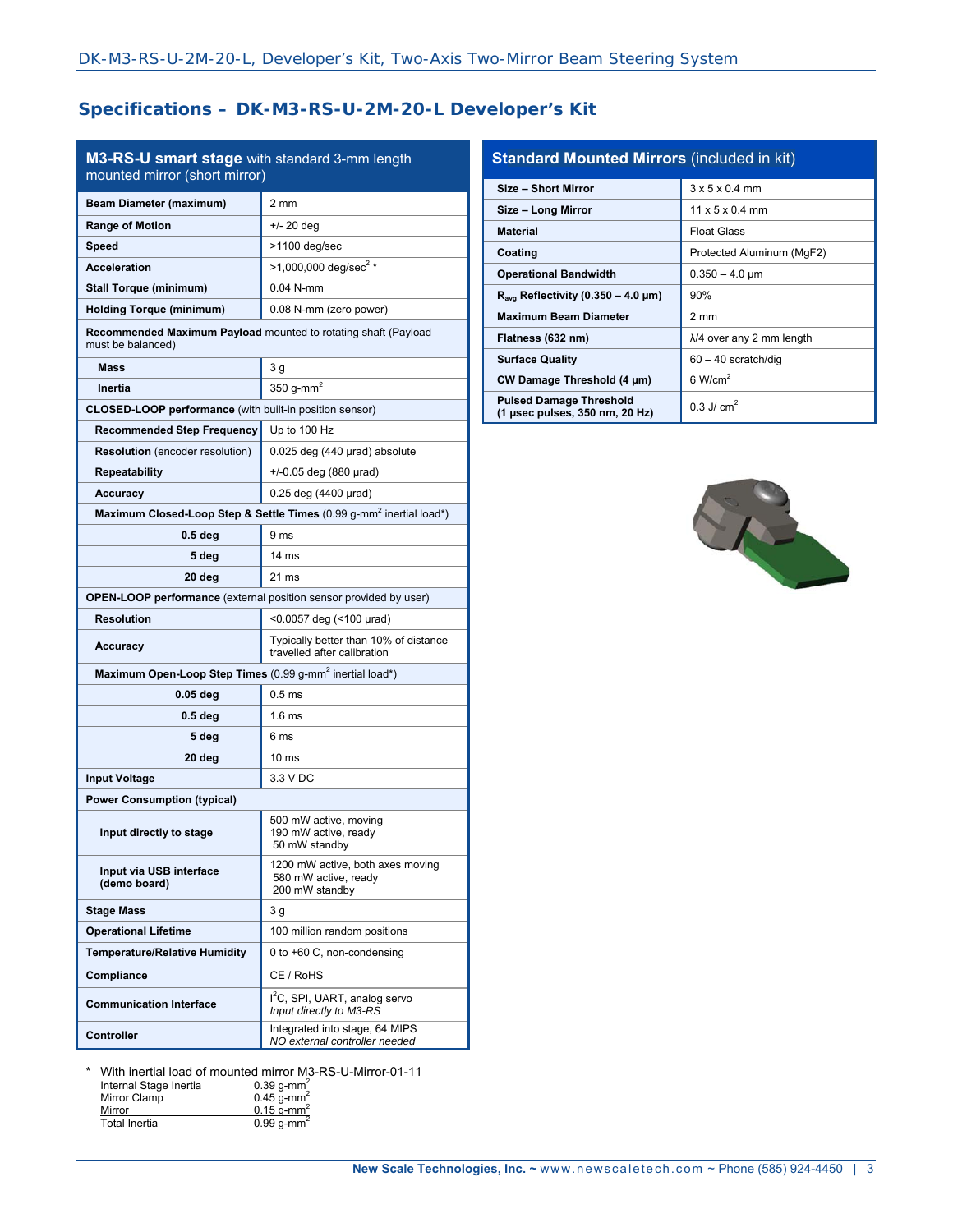# **Closed-Loop versus Open-Loop Stepping**

An important and standard feature of the M3-RS-U Smart Rotary Stage is the ability to move in using both open-loop and closed-loop commands from the SPI, I2C or UART interface.

# **Closed-loop stepping**

Closed-loop stepping achieves specific shaft angles in minimum increments equal to the resolution of the embedded absolute position sensor. The desired shaft angle is achieved by:

- (1) Receiving the target command from the host processor
- (2) Reading the current shaft angle from the position sensor
- (3) Calculating and commanding the appropriate drive signal for the piezoelectric motor to achieve the desired angle
- (4) Repeating steps (2) and (3) until the target angle is achieved

Closed-loop stepping provides superior repeatability and accuracy, but requires more time to "step and settle" when compared to open-loop stepping.

# **Open-loop stepping**

Open-loop stepping rotates the shaft using only the piezoelectric motor that is commanded to move in "substeps." The magnitude of the sub-steps is smaller than the internal position sensor resolution and allows more precise shaft movement. This is particularly useful in applications that have an external sensor with better resolution than the internal sensor or where very fast "step and settle" performance is required.

Motor sub-steps are commanded from the host processor by defining the Direction, Velocity, and On-time for the piezoelectric motor. The combination of Velocity and Ontime determines the magnitude of each sub-step.

Many factors impact the accuracy of open-loop steps including the external load, direction, absolute angle, and magnitude of the step. Options for improving the precision of open-loop stepping include:

- a. Calibration of motor sub-step size for specific operation conditions using an external sensor and fixed look-up table.
- b. Real-time calibration using the internal closedloop sensor to measure the average size of multiple motor sub-steps.







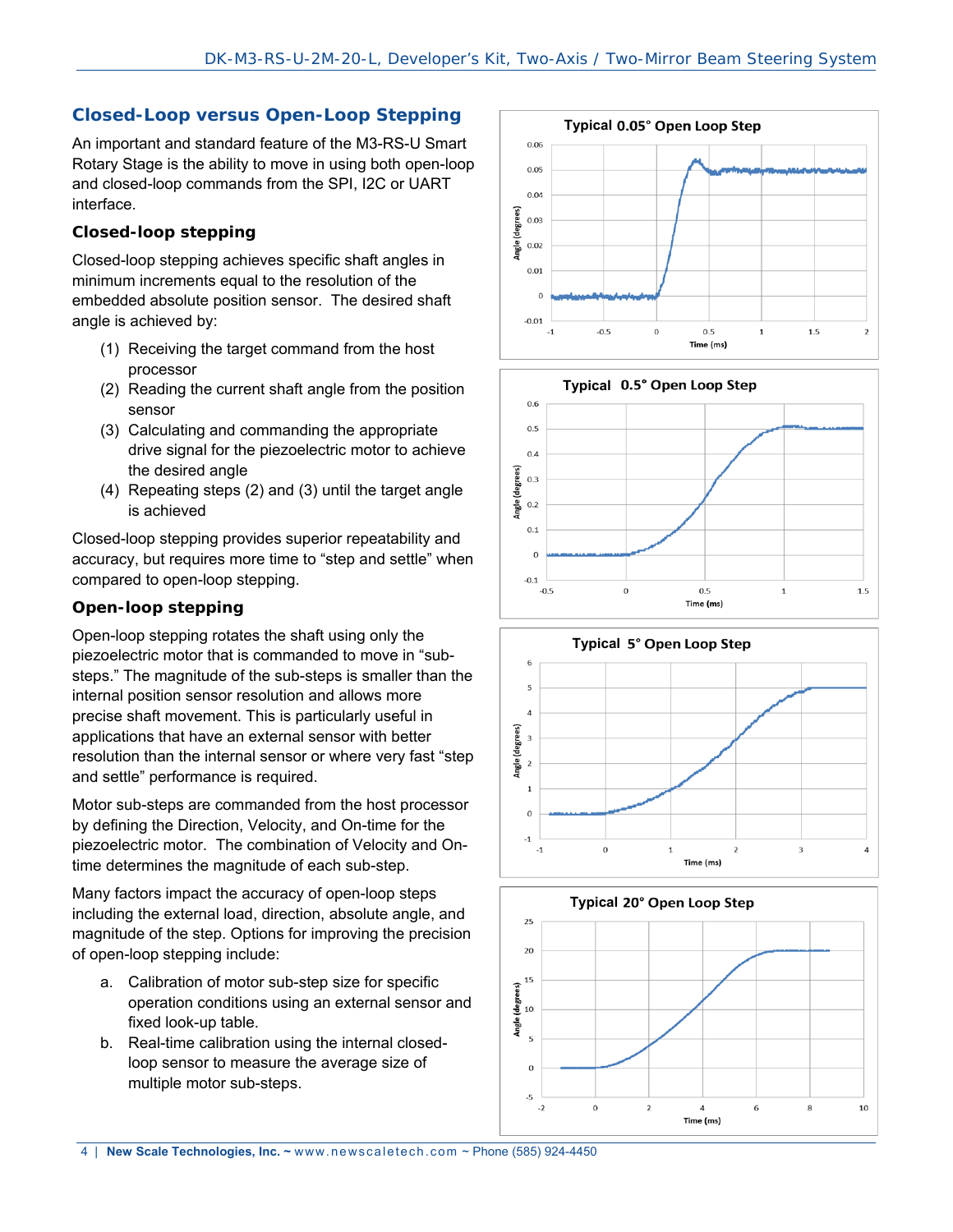# **Drawings**

#### **Smart stages with mounted mirrors, laser and base**



# **Demo board**

Included in the Developer's Kit for evaluation. NOT REQUIRED FOR BEAM STEERING.



 **New Scale Technologies, Inc. ~** www.newscaletech.com ~ Phone (585) 924-4450 | 5